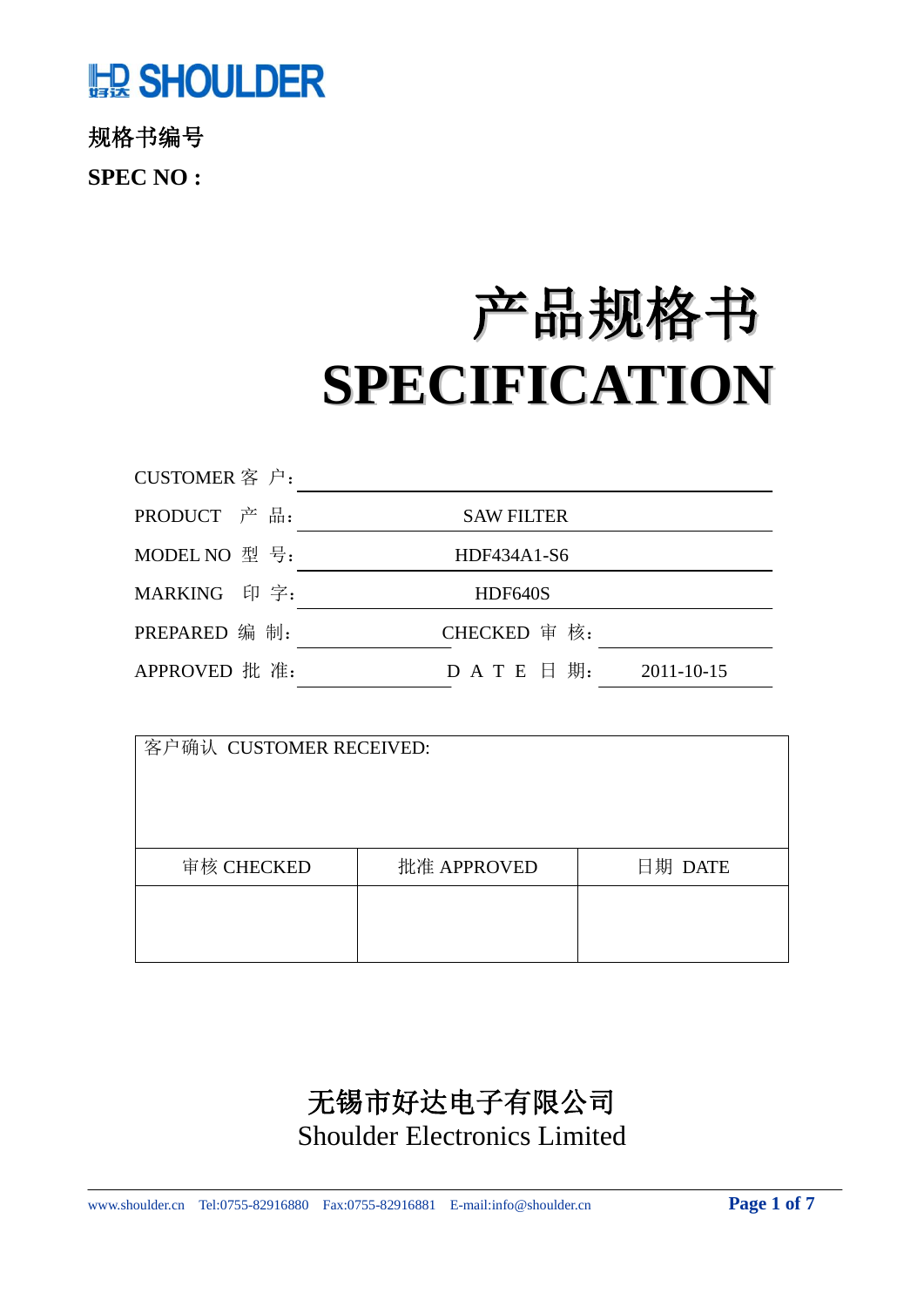# **SHOULDER**<br>
SAW FILTER<br>
SAW FILTER

# 更改历史记录 History Record

| 更改日期<br>Date | 规格书编号<br>Spec. No. | 产品型号<br>Part No. | 客户产品型号<br>Customer No. | 更改内容描述<br>Modify Content | 备注<br>Remark |  |
|--------------|--------------------|------------------|------------------------|--------------------------|--------------|--|
|              |                    |                  |                        |                          |              |  |
|              |                    |                  |                        |                          |              |  |
|              |                    |                  |                        |                          |              |  |
|              |                    |                  |                        |                          |              |  |
|              |                    |                  |                        |                          |              |  |
|              |                    |                  |                        |                          |              |  |
|              |                    |                  |                        |                          |              |  |
|              |                    |                  |                        |                          |              |  |
|              |                    |                  |                        |                          |              |  |
|              |                    |                  |                        |                          |              |  |
|              |                    |                  |                        |                          |              |  |
|              |                    |                  |                        |                          |              |  |
|              |                    |                  |                        |                          |              |  |
|              |                    |                  |                        |                          |              |  |
|              |                    |                  |                        |                          |              |  |
|              |                    |                  |                        |                          |              |  |
|              |                    |                  |                        |                          |              |  |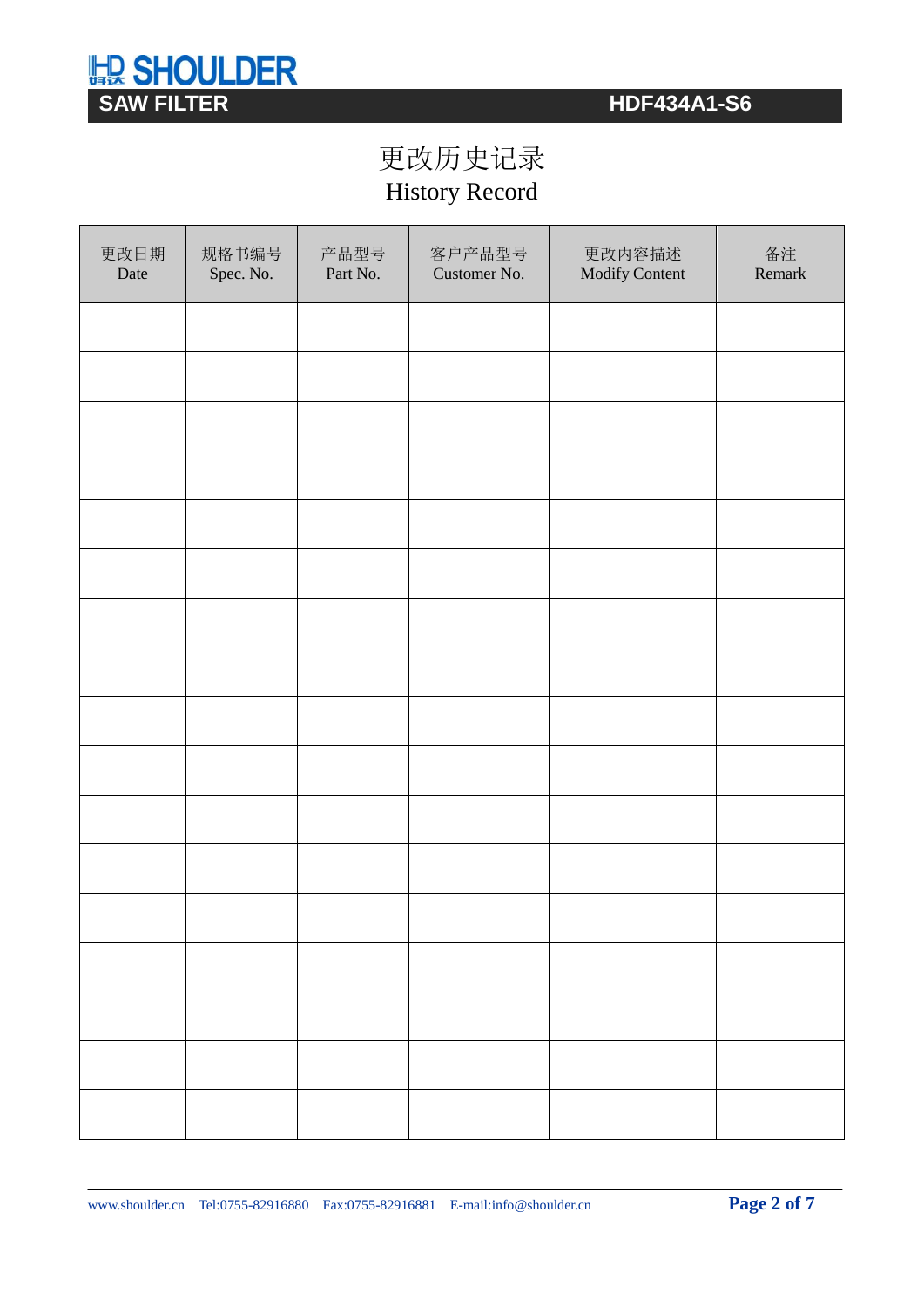# **Ⅰ SHOULDER SAW FILTER HDF434A1-S6**

# **1. SCOPE**

This specification shall cover the characteristics of SAW filter With F434A1 used for the page system.

# **2. ELECTRICAL SPECIFICATION**

| DC Voltage VDC        | 10V                                |  |  |  |  |
|-----------------------|------------------------------------|--|--|--|--|
| AC Voltage Vpp        | 10V50Hz/60Hz                       |  |  |  |  |
| Operation temperature | $-40^{\circ}$ C to $+85^{\circ}$ C |  |  |  |  |
| Storage temperature   | -45°C to +85°C                     |  |  |  |  |
| <b>RF</b> Power Level | 10dBm                              |  |  |  |  |

Electronic Characteristics

2-1.Typical frequency response



2-2.Electrical characteristics

|                                        | Unit       | Minimum | Typical | Maximum |
|----------------------------------------|------------|---------|---------|---------|
| <b>Center Frequency</b>                | <b>MHz</b> |         | 434     |         |
| Insertion Loss (In Fc $+/- 5$ MHz)     | dB         |         | 1.5     | 3.0     |
| Amplitude Ripple (In Fc $+/- 5$ MHz)   | dB         |         | 1.0     | 2.0     |
| <b>Relative Attenuation</b>            |            |         |         |         |
| $0.3 \text{ MHz} \sim 410 \text{ MHz}$ | dB         | 40      | 50      |         |
| $460$ MHz ~ $1000$ MHz                 |            | 40      | 50      |         |
| Input/Output Impedance                 | Ohms       |         | 50      |         |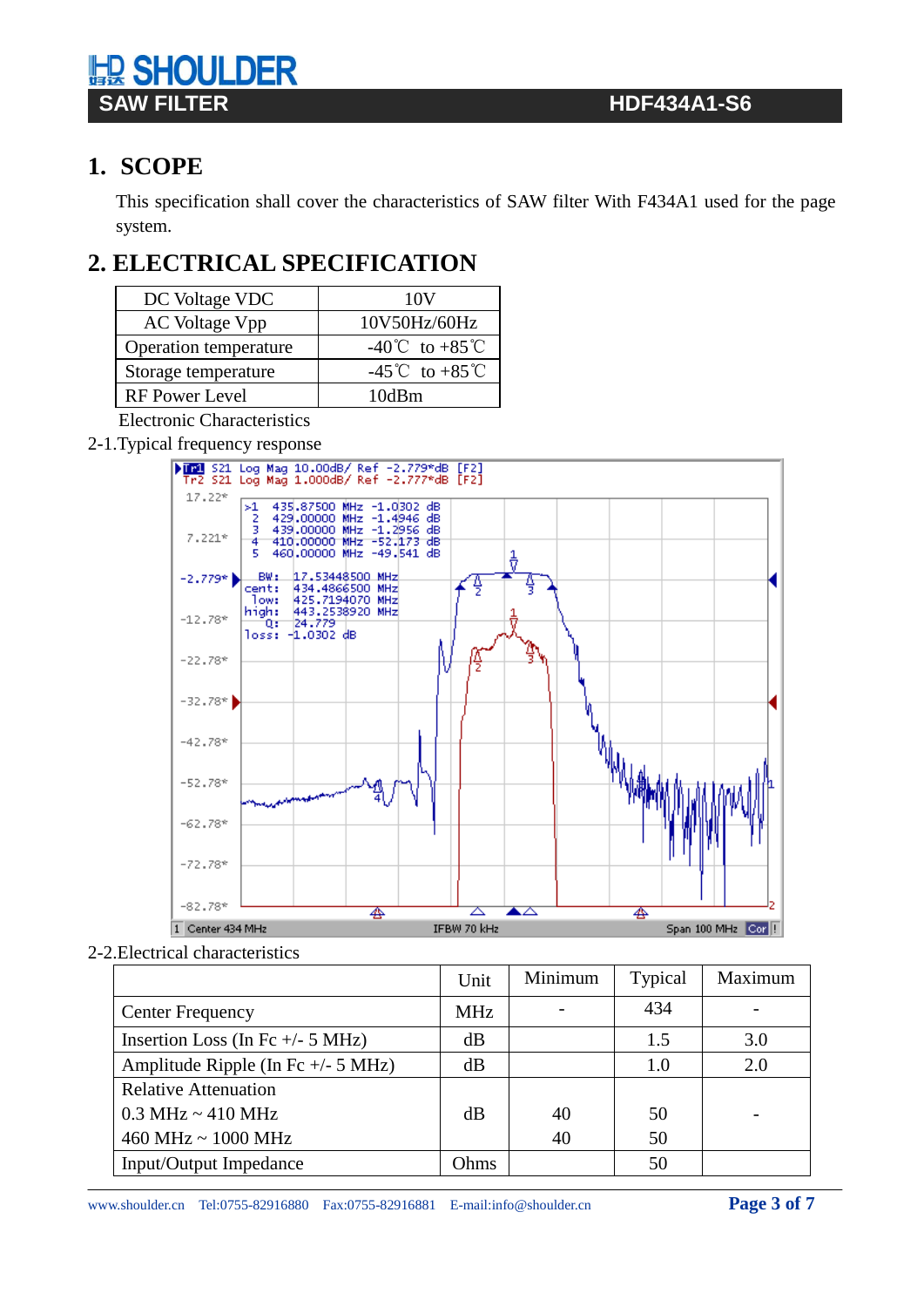# **Ⅰ SHOULDER SAW FILTER THE RESIDENT CONSUMING THE RESIDENCE OF A SET OF A SET OF A SET OF A SET OF A SET OF A SET OF A SET OF A SET OF A SET OF A SET OF A SET OF A SET OF A SET OF A SET OF A SET OF A SET OF A SET OF A SET OF A SET OF**

## **3.TEST CIRCUIT**



## **Marking**:**HDF640S**

HD: Brand F: Filter

6: SMD-6

# 40S: No.

## **5. ENVIRONMENTAL CHARACTERISTICS**

5-1 Temperature cycling

Subject the device to a low temperature of -40℃ for 30 minutes. Following by a high temperature of  $+25^{\circ}$  for 5 Minutes and a higher temperature of  $+85^{\circ}$  for 30 Minutes. Then release the device into the room conditions for 1 to 2 hours prior to the measurement. It shall meet the specifications in 2-2.

#### 5-2 Resistance to solder heat

Submerge the device terminals into the solder bath at 260°C  $\pm$  5°C for 10 $\pm$ 1 sec. Then release the device into the room conditions for 4 hours. It shall meet the specifications in 2-2.

#### 5-3 Solderability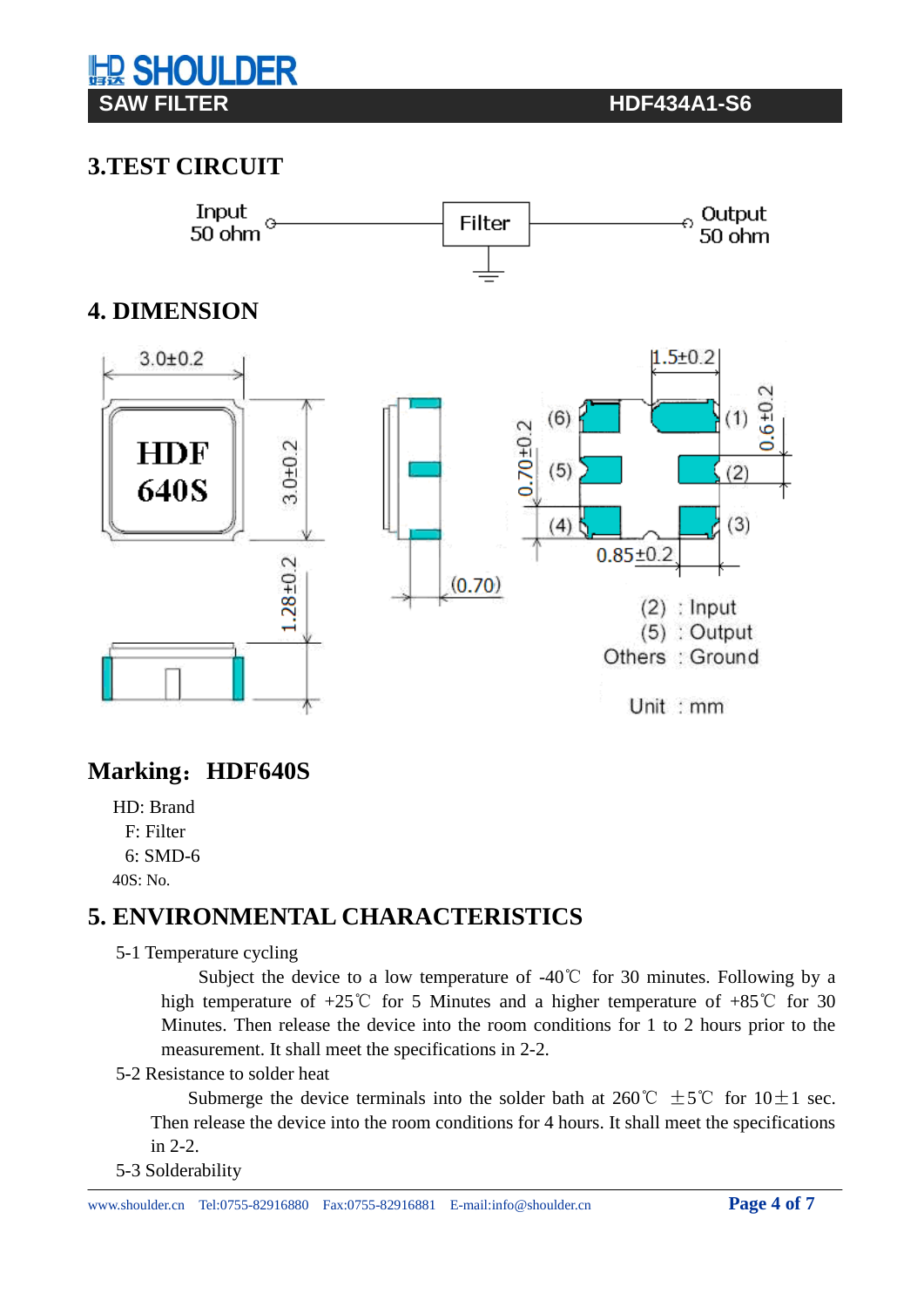Submerge the device terminals into the solder bath at 245°C  $\pm$  5°C for 5s, More than 95% area of the soldering pad must be covered with new solder. It shall meet the specifications in 2-2.

5-4 Mechanical shock

**D SHOULDER** 

 Drop the device randomly onto the concrete floor from the height of 1 m 3 times. the filter shall fulfill the specifications in 2-2.

5-5 Vibration

 Subject the device to the vibration for 2 hour each in x,y and z axes with the amplitude of 1.5 mm at 10 to 55 hz. The filter shall fulfill the specifications in 2-2.

### **6. REMARK**

6.1 Static voltage

 Static voltage between signal load & ground may cause deterioration &destruction of the component. Please avoid static voltage.

6.2 Ultrasonic cleaning

 Ultrasonic vibration may cause deterioration & destruction of the component. Please avoid ultrasonic cleaning

6.3 Soldering

 Only leads of component may be soldered. Please avoid soldering another part of component.

### **7. Packing**

- 7.1 Dimensions
	- (1) Carrier Tape: Figure 1
	- (2) Reel: Figure 2

(3) The product shall be packed properly not to be damaged during transportation and storage.

- 7.2 Reeling Quantity
	- 1000 pcs/reel 7''
	- 3000 pcs/reel 13''
- 7.3 Taping Structure
	- (1) The tape shall be wound around the reel in the direction shown below.

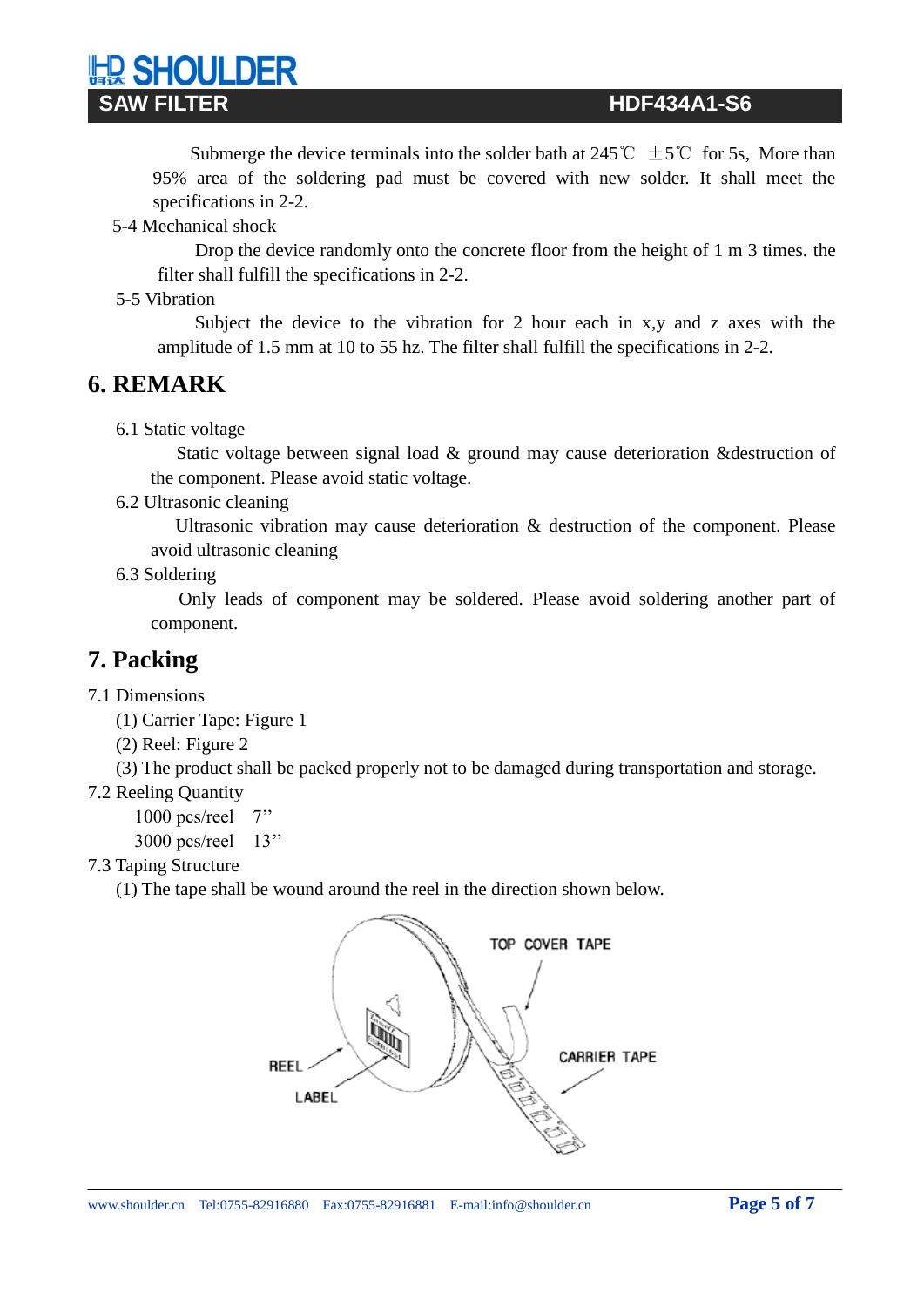### **SAW FILTER HDF434A1-S6**

**HOULDER** 

| $(2)$ Label |                          |  |
|-------------|--------------------------|--|
|             | Device Name              |  |
|             | <b>User Product Name</b> |  |
|             | Quantity                 |  |
|             | Lot No.                  |  |

(3) Leader part and vacant position specifications.



# **8. TAPE SPECIFICATIONS**

8.1 Tensile Strength of Carrier Tape: 4.4N/mm width

8.2 Top Cover Tape Adhesion (See the below figure)

- (1) pull off angle:  $0 \sim 15^{\circ}$
- (2) speed: 300mm/min.
- (3) force: 20~70g



[Figure 1] Carrier Tape Dimensions



Tape Running Direction